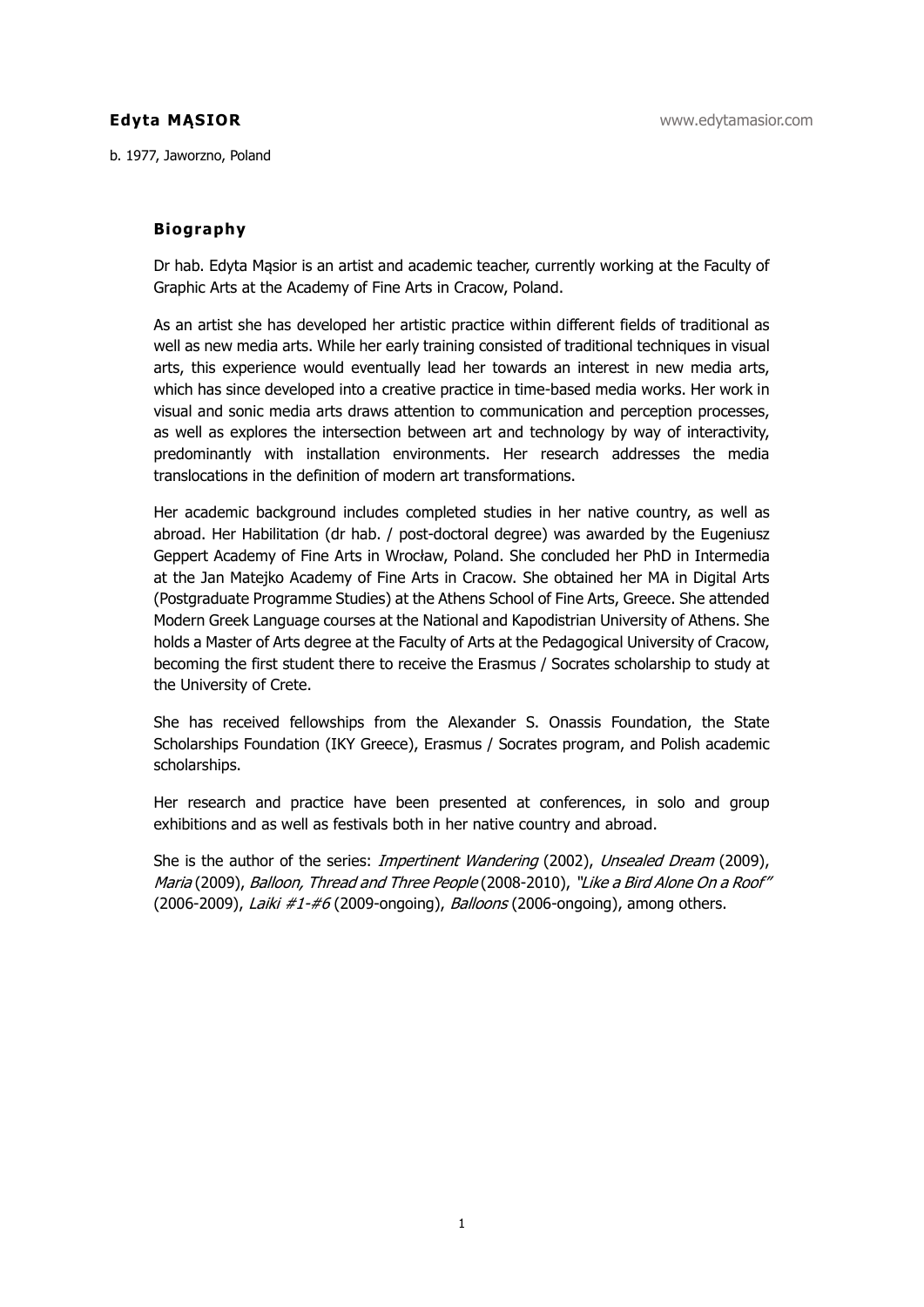# **Edyta MĄSIOR Curriculum Vitae**

ORCID 0000-0002-0308-0793 www.edytamasior.com

## **Current Academic Status**

Dr hab. Associate Professor at the Academy of Fine Arts, Faculty of Graphic Arts, Cracow, Poland

## **Higher Education and Professional Qualifications**

| 2019 | Academy of Fine Arts, Wrocław, Poland<br>Faculty of Graphics and Media Art<br>Habilitation (dr hab. / post-doctoral degree) in Fine Arts |
|------|------------------------------------------------------------------------------------------------------------------------------------------|
| 2015 | Academy of Fine Arts, Cracow, Poland<br>Faculty of Sculpture<br>Doctor of Fine Arts                                                      |
| 2010 | Athens School of Fine Arts, Greece<br>Postgraduate Programme Studies MA in Digital Arts                                                  |
| 2005 | National and Kapodistrian University of Athens, Greece<br>Modern Greek Language                                                          |
| 2002 | Pedagogical University of Cracow, Poland<br>Faculty of Arts<br>Master of Arts / Graphic Arts, annex Painting                             |
| 2001 | University of Crete, Greece<br>Erasmus / Socrates program                                                                                |

## **Artistic Activities**

## **Exhibitions, Selected Screenings, Festivals and Live Performances**

| 2022 | Cracow Art Meetings 2022 Territories, Covidoki, Cracow, Poland<br>group exhibition / May $26 -$ June 26, 2022                                                    |
|------|------------------------------------------------------------------------------------------------------------------------------------------------------------------|
| 2021 | Bestiarium, Athens Printmaking Art Centre, Etch Ink art space, Athens, Greece<br>group exhibition / June $2 - 26$ , 2021                                         |
| 2020 | Herbarium, Athens Printmaking Art Centre, Etch Ink art space, Athens, Greece<br>group exhibition / October 2-31, 2020                                            |
| 2019 | GloSpat 719, Homage to Bogusław Schaeffer, CCA Solvay, Cracow, Poland<br>concert / July 13, 2019                                                                 |
|      | A Year of the Women of the Academy of Fine Arts in Cracow, Museum of the Academy of<br>Fine Arts, Cracow, Poland<br>group exhibition / May 17 - October 30, 2019 |
|      | 5 <sup>th</sup> International Motion Festival Cyprus, European University Cyprus, Nicosia, Cyprus<br>festival, conference / May $6 - 9$ , 2017                   |
| 2018 | Young Academy, NCK, Cracow, Poland<br>group exhibition / October $11 - 31$ , 2018                                                                                |
| 2017 | Hellada: Inspiration of Polish Artists, Michael Cacoyannis Foundation, Athens, Greece<br>group exhibition / November $3 - 19$ , 2017                             |
|      | Silicon Hill, Budynek Twardowska, Krzemionki, Cracow, Poland<br>group exhibition / October 13 - 27, 2017 / curated by Magdalena Kownacka                         |
|      | Three Golden Hairs, Litograf Studio, Tytano, Dolnych Młynów / KFK, Cracow, Poland<br>group exhibition / October 12 - November 16, 2017                           |
|      | Villa Unknown, Villa Decius, Cracow, Poland                                                                                                                      |

concert / October 10, 2017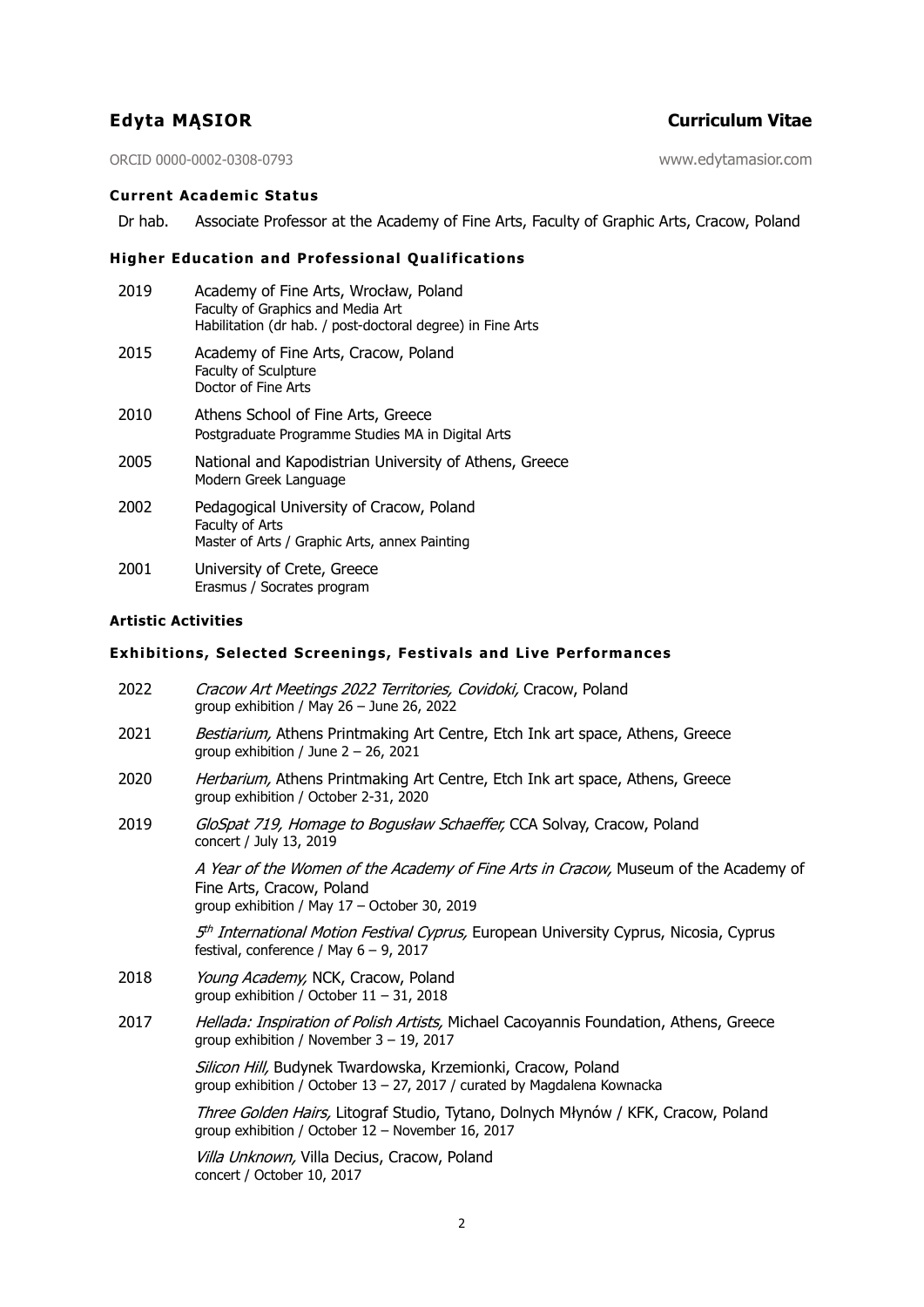40 years of Muzyka Centrum, Villa Decius, Cracow, Poland concert / June 13, 2017

4<sup>th</sup> International Motion Festival Cyprus, European University Cyprus, Nicosia, Cyprus festival, conference / May 11 – 14, 2017

29th International Festival of Krakow Composers, Concert of the Electroacoustic Music Studio, Electronic Cocktail, Bunkier Sztuki, Cracow, Poland concert / April 27, 2017

Imersja417, CCA Solvay, Cracow, Poland concert / April 13, 2017

2016 Lightwaves 2016, Manchester, Salford Quays/MediaCityUK, United Kingdom outdoor installation / December 9 – 18, 2016

> Art Beats III: The disease of art. The art of disease, The Onassis Cardiac Surgery Centre, Athens, Greece

group exhibition / November 22, 2016 – January 22, 2017 / curated by Onassis Alumni Association

Lab.30, 15. Augsburger Medienkunst Festival, Kulturhaus Abraxas, Augsburg, Germany festival / October 27 – 30, 2016

Light Night Leeds 2016, Leeds City Museum, Leeds, United Kingdom festival / October 7, 2016

AudioKineza08, CCA Solvay, Cracow, Poland concert / August 13, 2016

Inspired by Architecture, Galleries of the Jan Mateiko Academy of Fine Arts in Cracow, Poland

group exhibition / July 8 – August 3, 2016

 $50<sup>th</sup> International Festival Days of Organ Music, Organ Understanding of GrupLab, St. Martin$ Church, Cracow, Poland festival / June 16 – 18 & 29, 2016

AudioKineza06, CCA Solvay, Cracow, Poland concert / June 13, 2016

Graphics and Time, The Second Breath of Printmaking 1982-2002, Gallery Pryzmat, ZPAP OK, Cracow, Poland group exhibition / May 13 – 25, 2016

Concert Closed, CCA Bunkier Sztuki, Cracow, Poland

concert / May 13, 2016

 $28<sup>th</sup> International Festival of Krakow Composers, Concert of the Electroacoustic Music$ Studio / Electronic Cocktail, Concert Hall, The Academy of Music, Cracow, Poland concert / April 21, 2016

Athens Science Festival 2016, Technopolis City of Athens, Greece festival / April 5 – 10, 2016

AudioKineza, CCA Solvay, Cracow, Poland concert / March 26, 2016

 $3<sup>d</sup>$  Syn Festival 2016, Project-M / Teviot Row House, Debating Hall, Edinburgh, United Kingdom festival / March 18, 2016

2015 Art Festival 3. NHFest, NCK, Cracow, Poland festival / October  $3 - 4$ , 2015

> Researchers' Night 2015, Foundation of the Hellenic World, Athens, Greece September 25, 2015

July renew, CCA Solvay, Cracow, Poland concert / July 26, 2015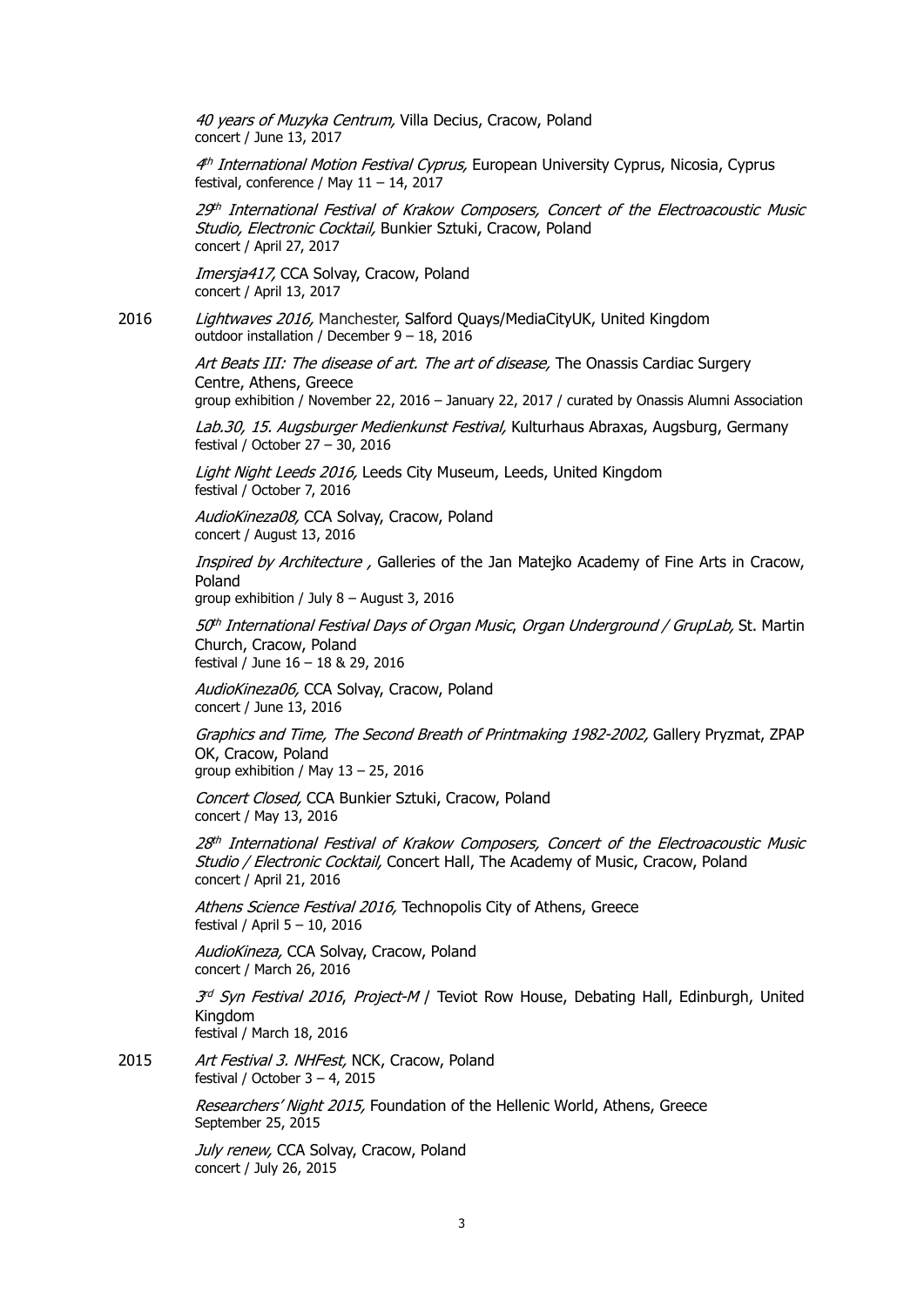Concert OdNova, CCA Solvay, Cracow, Poland concert / June 26, 2015

Concert 4:33, CCA Solvay, Cracow, Poland concert / May 26, 2015

Plejrek11 with Tony Miłosz, Electroacoustic Music Studio of Academy of Music, Cracow, Poland

free improvisation session / May 20, 2015

Thessaloniki Science Festival 2015, TIF-Helexpo, Thessaloniki, Greece festival / May 14 – 17, 2015

Midday Concert, CCA Solvay, Cracow, Poland concert / April 26, 2015

What Is Contemporary Art?, TPU, Uniejów, Poland group exhibition / March 27, 2015

Open. Sketches of the Artists from the Circle of the Academy of Fine Arts in Cracow, Gallery of the Academy of Fine Arts in Cracow, Poland group exhibition / March 2 – 27, 2015

Concert Elektro\_Novy, CCA Solvay, Cracow, Poland concert / February 26, 2015

My Silent Balloons II, Sztuczny Sklep, Cracow, Poland interactive installation in musical expression with participation of Leszek Hefi Wiśniowski, February 14, 2015

Invisible Playground, Promotion Gallery of AFA Cracow, Poland solo exhibition / January  $7 - 11$ , 2015

2014 Rematerialising Culture, Michael Cacoyannis Foundation, Athens, Greece group exhibition / November 28, 2014 – January 4, 2015

> Audio Art Festival 2014, Bunkier Sztuki, Cracow, Poland festival / November 13 – 23, 2014

Fabrica Utopia, Festival Miden screenings, Andros, Greece group exhibition / July 14 – August 3, 2014

An Urban Film Map, Festival Miden, The ArtWall, Athens, Greece group exhibition / July 9 – 19, 2014

August Nisha, CCA Solvay, Cracow, Poland concert / August 26, 2014

July Nisha, CCA Solvay, Cracow, Poland concert / July 26, 2014

Video Art Festival Miden, Kalamata, Greece festival / July 3 – 5, 2014

June Nisha, CCA Solvay, Cracow, Poland concert / June 26, 2014

48<sup>th</sup> International Festival Days of Organ Music, Fotrus Narrae Marek Chołoniewski, GrupLab, St. Martin Church, Cracow, Poland concert / May 26, 2014

8<sup>th</sup> Audiovisual Arts Festival, Video Art screenings from Festival Miden 2013, Asclipios patio, Corfu, Greece festival / May 14 – 18, 2014

Orchestra ElektroNova, CCA Solvay, Cracow, Poland concert / April 26, 2014

Mécanismes pour une entente, Polarium, Bordeaux, France group exhibition / March 14 – April 4, 2014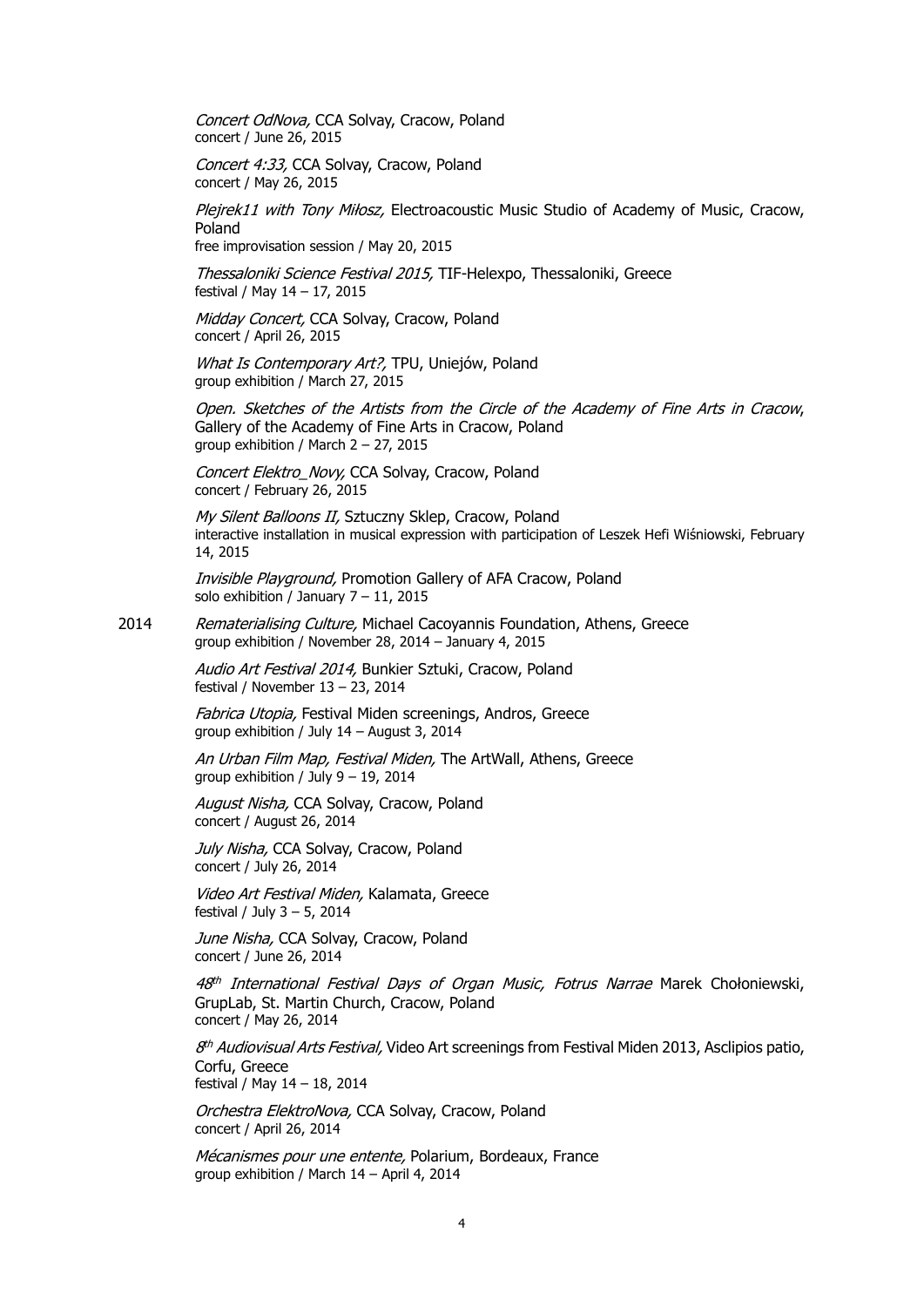Mécanismes pour une entente, Gare de Sain-Jean, Bordeaux, France group exhibition / March 14 – 30, 2014

NISHA. CCA Solvay, Cracow, Poland concert / February 26, 2014

2013 Postdata: Esperanza Recuerda, I Exposición Internacional de Arte Postal, Facultad de Bellas Artes de Granada, Granada, Spain group exhibition / December 13 – January 13, 2014

> Mécanismes pour une entente, Bakelit Multi Art Centre, Budapest, Hungary group exhibition / November 15 – December 1, 2013

Mécanismes pour une ententę, Mechanizmy porozumiewania, MOS, Cracow, Poland group exhibition / November 29 – December 17, 2013

Mécanismes pour une entente, Tabačka KulturFabrik, Košice, Slovakia group exhibition / December 5 – 7, 2013

Graduates 2001-2013, Gallery Zejście, Cracow, Poland group exhibition

Seventy Two and 21037, Gallery Dom Norymberski, Cracow, Poland solo exhibition / September 17 – October 9, 2013

Paradox Fabric 2013, European Arts Biennial, Centro Cultural CajaGRANADA Memoria de Andalucia, Granada, Spain

Biennial September  $2 - 13$ , 2013 / group exhibition / September 12, 2013 / curated by Isidro López-Aparitcio

Video Art Festival Miden, Kalamata, Greece festival / July  $4 - 6$ , 2013

Orchestra for Disable Instruments\_100 years of The Art of Noise by Luigi Russolo, CCA Solvay, Cracow, Poland concert / September 26, 2013

Allaloa Adam Walaciński 100 years of The Art of Noise by Luigi Russolo, CCA Solvay, Cracow, Poland concert / June 26, 2013

Dodging Bullets Keir Neuringer, MOS, Cracow, Poland concert / June 11, 2013

intonarumor vibraiting 100 years of The Art of Noise by Luigi Russolo, CCA Solvay, Cracow, Poland

concert / May 26, 2013

Vibrator Ensamble\_100 years of The Art of Noise by Luigi Russolo, CCA Solvay, Cracow, Poland

concert / April 26, 2013

Video Art screenings from Festival Miden 2012, Calliope Artspace and Chios Photography Club, Chios, Greece group exhibition / February 2 – 3, 2013

2012  $5<sup>th</sup> International Drawing Competition, Museum of Architecture, Wrockaw, Poland$ group exhibition / December 12, 2012 – February 10, 2013

> $RE$ -culture 1, 1<sup>st</sup> International Visual Art Exhibition and Educational Workshops, Art in Progress, Agora Argiri, Patras, Greece group exhibition / October 20 – November 25, 2013

"Like a Bird Alone On a Roof", WBP, Cracow, Poland solo exhibition / September 12 – 30, 2012

Video Art Festival Miden, Kalamata, Greece festival / July 5 – 7, 2012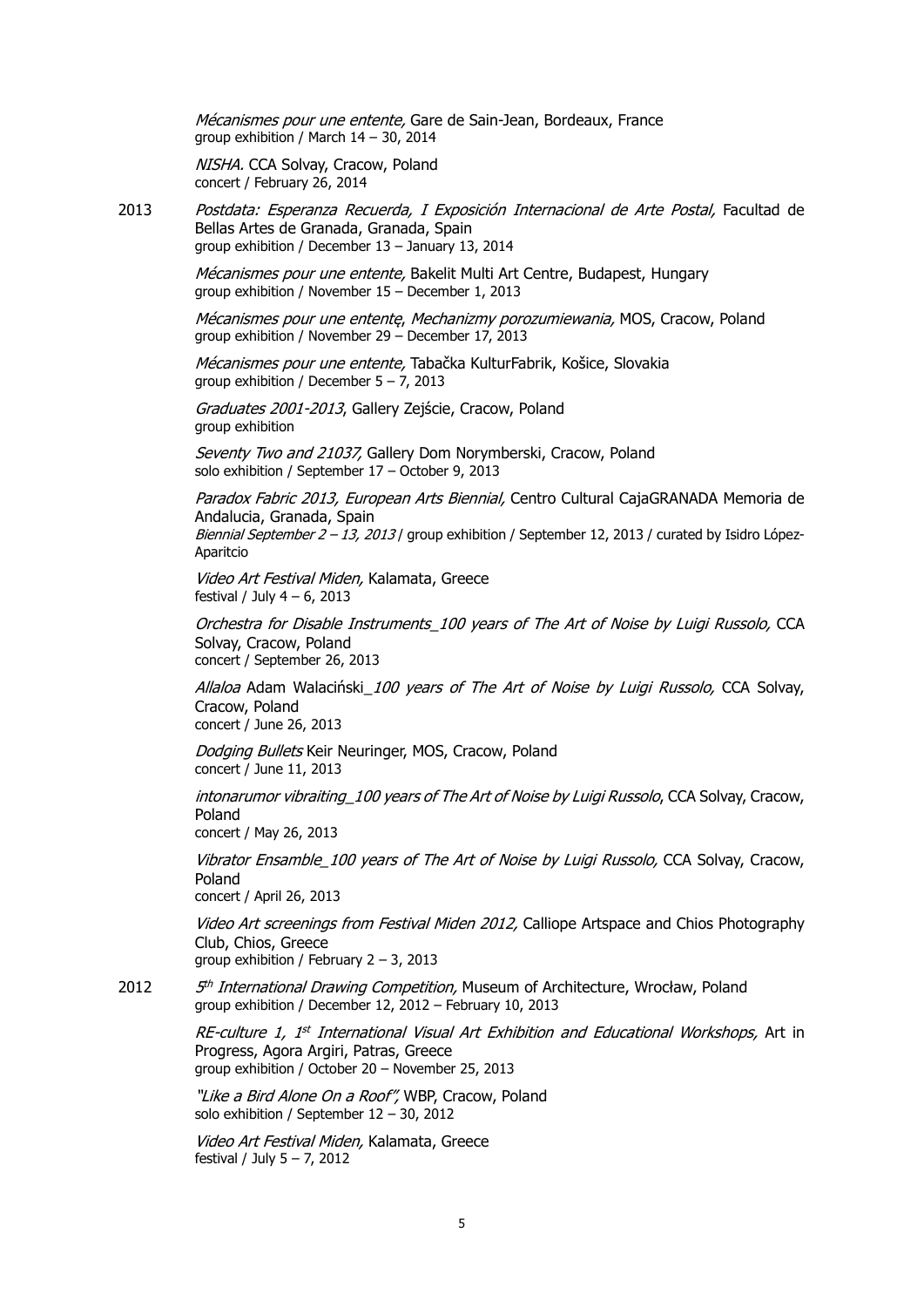- 2010  $2<sup>nd</sup> International Biemale of Graphic Digital Arts, Museum of City of Gdynia, Gdynia,$ Poland
	- group exhibition / October 3 31, 2010
- 2009 *In the Area of Memory*, MBP, Chrzanów, Poland solo exhibition / September 7 – October 30, 2009

Container, Kilindromili Sarandopoulou, Piraeus, Greece group exhibition / May 29 – June 5, 2009

- 2008 4th Video Art Festival Miden, Kalamata, Greece festival / July  $4 - 6$ , 2008
- 2001 Drawings From Workshop of Professor Piotr Jargusz, Galeria na Pięterku, Cracow, Poland group exhibition / February 2001
- 2000 Youth Cracow 2000, NCK, Cracow, Poland group exhibition
- 1993 Paintings Exhibition, Cultural House, Byczyna, Poland group exhibition / October 1993

# **Participatory Art Projects**

- 2019-20 The Year of the Women of AFA Cracow / Rok Kobiet z ASP, cooperation: Edyta Masior, Agnieszka Marecka, Iwona Demko
- 2013- GrupLab, activity of the Studio for Elektroacoustic Music (SME) of the Academy of Music
- ongoing in Cracow as initiative of Marek Chołoniewski and others; scientific collective group exploring newest and alternative technologies in art applications; GrupLab performed series of concerts 100 years of The Art of Noise by Luigi Russolo (2013), Nisha (2014), concerts (2015), AudioKineza (2016), […] weekly improvised music sessions Plejrek 1-32 (2015), Plejrek 33-65 (2016), Plejrek 67- (2017) – ongoing; DVD's has been released;
- 2013 Paradox Fabric, Art Research on Context, European Art Biennial, Granada, Spain
- 2013 Mécanismes pour une entente, five months of workshops in Cracow, preceded by two months of collective travelling by train via Romania – Hungary – Slovakia – Poland, with stops made along the Silesia – Cracoviana – Karpathy designed train lines;
- 2011 Christian Boltanski Les Archives du Coeur (nr 422)
- 2007 In-Between, artistic research on multicultural virtual neighborhoods on the Web, ASFA, Athens, Greece, coordination: Manthos Santorineos

1<sup>st</sup> Animart' 07, Monodendri, Greece

- 2000 Out-door painting training, Wysowa Zdrój, Poland
- [...] theatrical performances

## **Scholarships and Grants**

Erasmus + Teaching Mobility for Academic Staff, Grant, 2019 Academy of Fine Arts, Cracow, Poland, Rector's Award (II), 2017 Leeds City Council, Commission, 2016 High Achievement Scholarships, AFA Cracow, Poland, Scholarship, 2013-2014 Adam Mickiewicz Institute, Polish Culture Around the World, Grant, 2013, 2014 High Achievement Scholarships, AFA Cracow, Poland, Scholarship, 2011-2012 The Alexander S. Onassis Foundation, Greece, Fellowship, 2007-2008 The State Scholarships Foundation (IKY Greece), Fellowship, 2004-2006 Erasmus/Socrates program, Grant of EU, 2001 High Achievement Scholarships, PU Cracow, Poland, Scholarship, 1999-2000

## **Professional Experience**

Academic Teacher, Faculty of Graphic Arts, Academy of Fine Arts, Cracow, Poland, 2020 - ongoing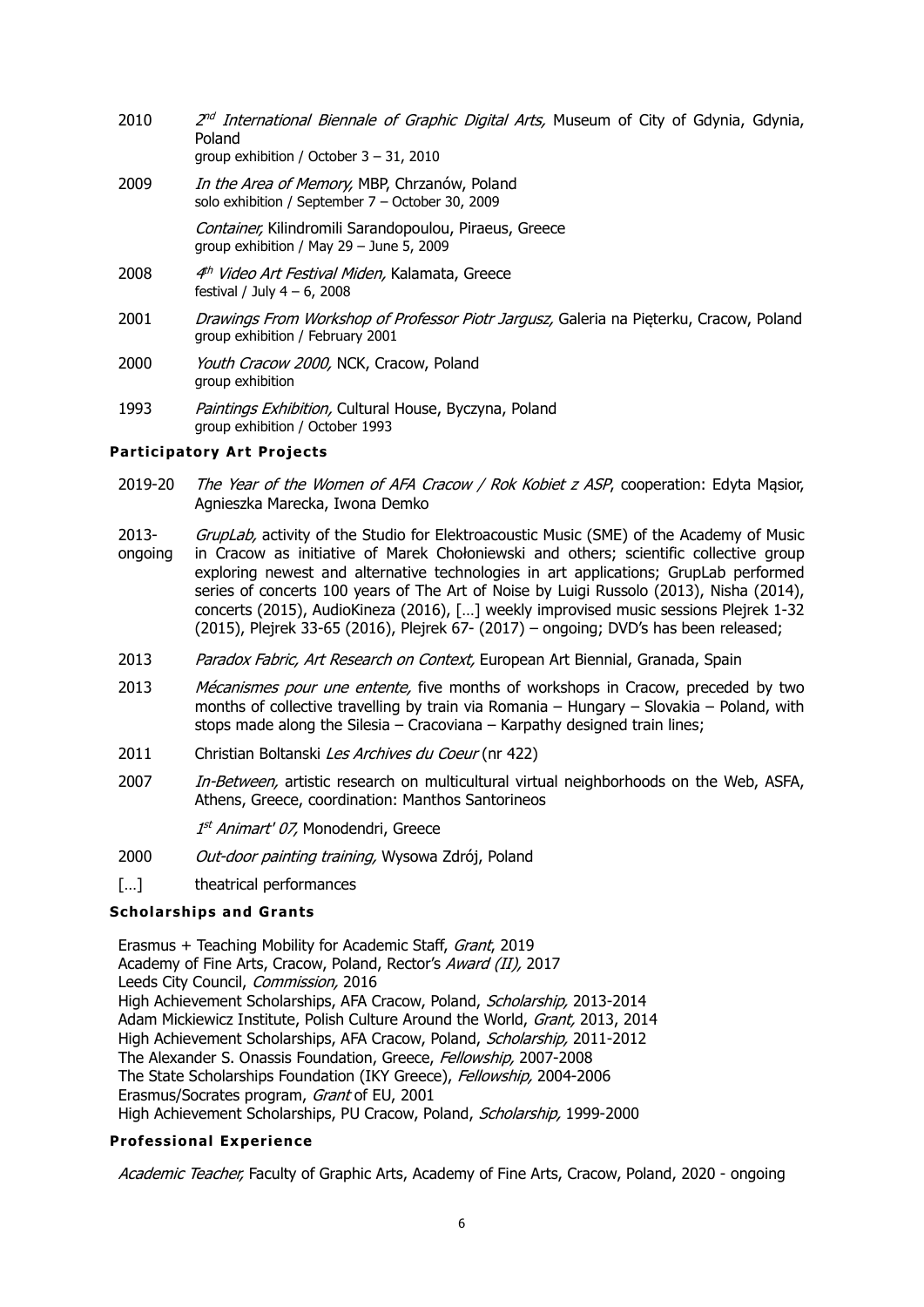Academic Teacher, Faculty of Intermedia, Academy of Fine Arts, Cracow, Poland, 2013-2020 Academic Teacher, Faculty of Arts, Pedagogical University, Cracow, Poland, 2012-2013 Academic Teacher, Faculty of Sculpture, Academy of Fine Arts, Cracow, Poland, 2011-2012

#### **Further Teaching Experience**

Teacher, Digital Media courses, ZSPK Cracow, Poland, 2010-2012 Teacher, Art and Technology courses, ZSME Trzebinia, Poland, 2003-2004 Teacher, Art courses, Gymnasium, Płaza, Poland, 2003 Teacher, Art courses, Primary School, Płaza, Poland, 2003

## **Speaking**

### **Lectures and Panels**

| 2019      | Speaker: 5 <sup>th</sup> International Motion Festival Cyprus, European University Cyprus, Nicosia,<br>Cyprus<br>festival, conference / May $6 - 9$ , 2019                                                                   |  |
|-----------|------------------------------------------------------------------------------------------------------------------------------------------------------------------------------------------------------------------------------|--|
| 2017      | Panel: Silicon Hill. Media Art, Gallery of Academy of Fine Arts, Cracow, Poland<br>October 7, 2017                                                                                                                           |  |
| 2017      | Speaker: 4 <sup>th</sup> International Motion Festival Cyprus, European University Cyprus, Nicosia,<br>Cyprus<br>festival, conference / May $11 - 14$ , 2017                                                                 |  |
| 2016      | Speaker: Embodied Methodologies, 4 <sup>th</sup> Annual Practice-based Research Conference, Royal<br>Holloway, University of London, London, United Kingdom<br>November $4-5$ , 2016                                         |  |
| 2015      | Speaker, Panel: The Image of the City, Onassis Cultural Centre, Athens, Greece<br>June 9, 2015                                                                                                                               |  |
| 2015      | Organisational Committee, Coordination of the Conference: Multimedia Communication.<br>Dispositive of Polysensory Artefacts. Multimedia Discourse. Faculty of Intermedia, AFA<br>Cracow, Poland<br>November $14 - 15$ , 2015 |  |
| 2014      | Speaker: The Niche Conference. The Discrete Charm of Technology, The Academy of Music,<br>Cracow, Poland<br>October 10 - 12, 2014                                                                                            |  |
| 2013      | Speaker: The Resonance Conference, The Academy of Music, Cracow, Poland<br>October 11 - 13, 2013                                                                                                                             |  |
| Workshops |                                                                                                                                                                                                                              |  |
| 2015      | Workshop: How an Interactive Installation is Created?, Children's University, Cracow,<br>Poland                                                                                                                              |  |
|           |                                                                                                                                                                                                                              |  |

2012 Workshop, collaboration: *Space As an Experimental Place*, CCA Bunkier Sztuki, Cracow, Poland

Workshop: My Place in Town, Town as My Place, ZSPK Cracow, Poland

## **Curatorial Activities**

- 2017 Curatorial: exhibition of student works eKsiażka [eBook] of Media Operations, Studio of Media Interactions, Gallery of One Book, AFA Library, Cracow, Poland; DVD ISBN 978-83- 65570-50-5
- 2016 Artistic Supervision: publication of workshop student script An Interactive Book, The 15<sup>th</sup> International Creative Anxiety Workshops Vincent's Pocket, ISBN 978-83-941246-7-0
- 2015 Artistic Supervision: publication of workshop student script *Whisper*, The 14<sup>th</sup> International Creative Anxiety Workshops Vincent's Pocket at the Biennial Poznan, 4-7 May 2015, ISBN 978-83-941246-3-2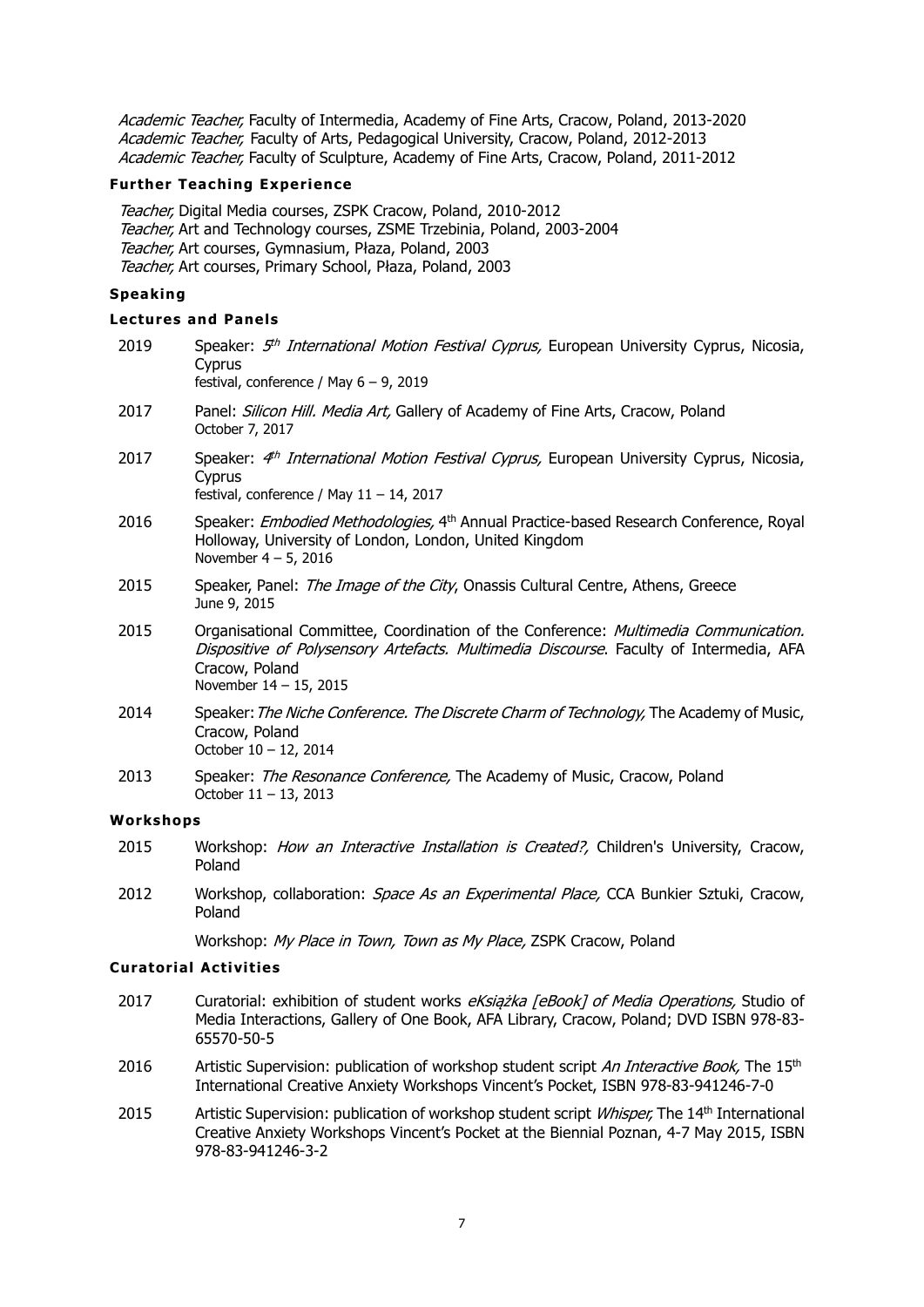- 2013 Curatorial: exhibition of student works And What After Interpretation?, WBP Cracow, Poland
- 2012 Curatorial, collaboration: exhibition of student works *Space As an Experimental Place*, CCA Bunkier Sztuki, Cracow, Poland

**Conferences** (attendance)

- 2010 The Athens Dialogues Conference, The Alexander S. Onassis Foundation, Athens, Greece
- 2007  $4<sup>th</sup>$  Intuition International Conference and Workshop, Virtual Reality and Augmented Reality, Institute of Communication and Computer Systems, Athens, Greece

# **Publications**

#### **Peer -Reviewed Publications**

2020 Edyta Masior, Concerning the Role and Significance of Chance. The Balloon in Art | O roli i znaczeniu przypadku. Balon w sztuce, text (PL) inAW Journal - Multidisciplinary Academic Magazine, ISSN 2719-7816, No. 1, 2020

> Edyta Mąsior, Concerning the Role and Significance of Chance. The Balloon in Art | O roli i znaczeniu przypadku. Balon w sztuce, videoarticle in polish sign language (PL) Medialica. Multimedia Studies in the Humanities, ISSN 2544-4204, No. 7, 2020

2013 Edyta Masior, A Visual Palimpsest About a Balloon. The Video My Silent Balloons. A Balloon, Thread and Three People From the Balloons Series, text (PL) Annales Universitatis Paedagogicae Cracoviensis, Studia de Arte at Education VIII, ISSN 2081-3325, p. 119-122

# **Articles**

- 2019 Edyta Masior, All the Strings of Tradition | Wszystkie struny tradycji, text (PL) Wiadomości ASP, ISSN 1505-0661, Issue 88, 2019, p. 44-49
- 2016 Edyta Mąsior, My Silent Balloons II, text (PL) Wiadomości ASP, ISSN 1505-0661, Issue 75, 2016, p. 112-113
- 2013 Edyta Mąsior, Judit Kurtág, *meta-Plaveč, infra-Plaveč,* text (PL, ENG) catalogue Mechanizmy porozumiewania, p. 26-27

### **Poems**

1994 Swojskie strofy, poems, participation, published by KSM Jaworzno-Byczyna

#### **Catalogues**

| 2018 | Young Academy, catalogue ISBN 978-83-66054-28-8                                                                          |
|------|--------------------------------------------------------------------------------------------------------------------------|
| 2016 | Art Beats III: The disease of art. The art of disease, catalogue                                                         |
|      | Inspired by Architecture, catalogue ISBN 978-83-64448-43-0                                                               |
|      | Graphics and Time, catalogue ISBN 978-83-89647-58-0                                                                      |
| 2015 | Open. Sketches of the Artists from the Circle of the Academy of Fine Arts in Cracow,<br>catalogue ISBN 978-83-64448-41-6 |
| 2014 | <i>Rematerialising Culture, catalogue</i>                                                                                |
| 2013 | Art research on context: The P-Fabric Project, catalogue ISBN 978-0-9897361-1-4                                          |
|      | Mechanizmy porozumiewania, catalogue                                                                                     |
| 2012 | 5 <sup>th</sup> International Drawing Competition, catalogue ISBN 978-83-60520-833                                       |
| 2010 | 2 <sup>nd</sup> International Biennale of Graphic Digital Arts, catalogue                                                |
| 2000 | Drawings From Workshop of Piotr Jargusz, catalogue                                                                       |

#### **Releases**

#### **Videography**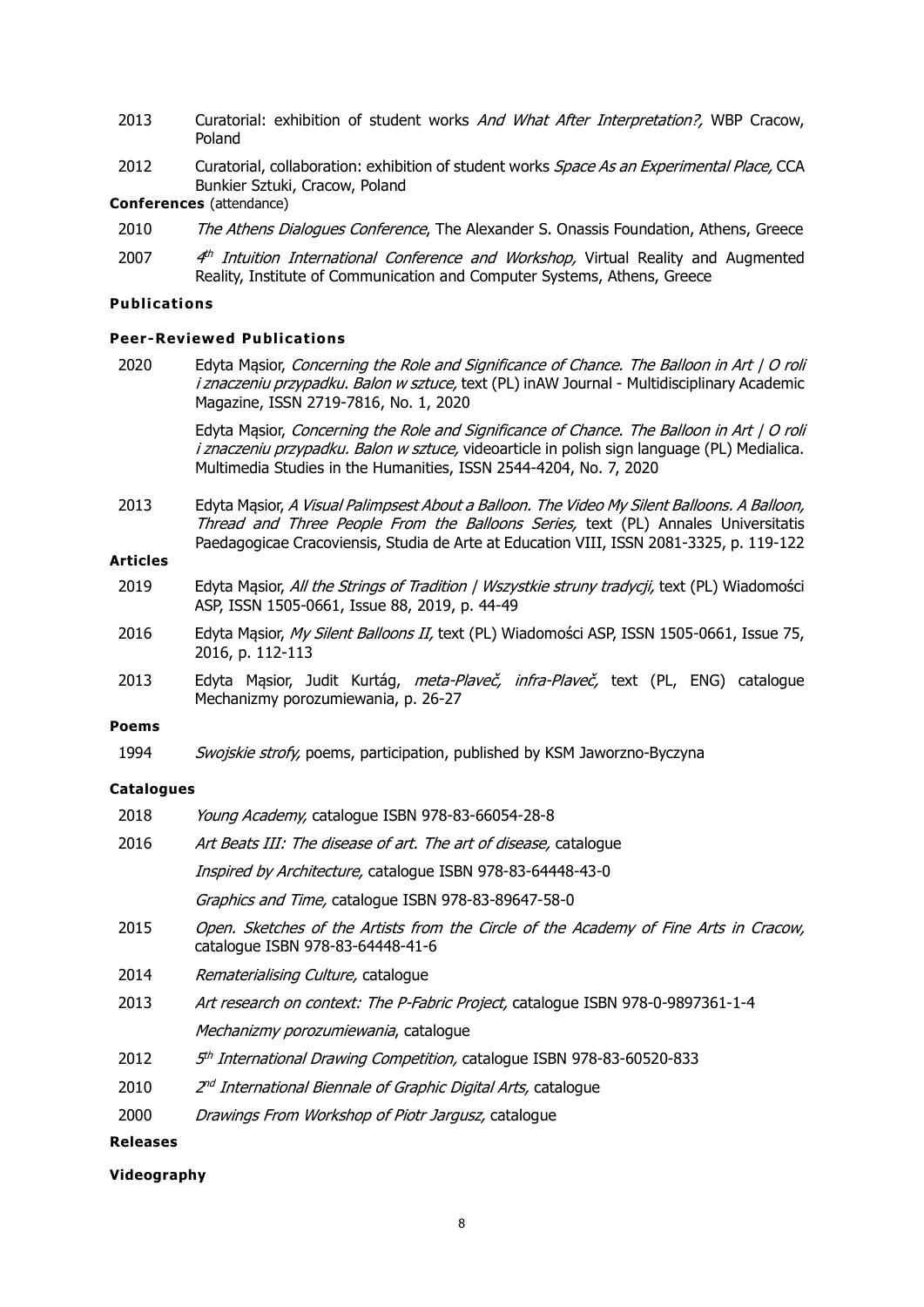- 2018 Edyta Mąsior, When You Walked In (2016) 6:45, DVD by Audiomat Edyta Masior, Laiki (2009), DVD by Audiomat
- 2015 Edyta Mąsior, Bubbles, You See Now? (2013) 8:19, DVD by Audiomat

### **Data DVD**

2018 Edyta Masior, *Laiki #1-#6* (2014-2017), DVD by Audiomat

## **Reprints of Art Works**

- 2017 Edyta Masior, series Parallax Error (photos), Hi-Fi and Music, text (PL) «Parallax Error» an interview with Leszek Hefi Wiśniowski, Music magazine ISSN 1234-2173, Issue 230, No. 6, June 2017
- 2015 Edyta Masior, series Laiki #1 (cover), Nowa Dekada Krakowska, cultural magazine, ISSN 2299-4742, Issue 6 (22) 2015

Edyta Masior, series Bubbles (photos), Glissando #27, New music magazine ISSN 1733-4098

#### **Reviews, Interviews** (examples)

- 2020 The Year of the Women of AFA Cracow, talk with dr hab. Edyta Masior, Radio Kraków, March 10, 2020
- 2017 Τέχνης Παλμοί εις μνήμην, text (GR) by Lida Mpouzali, ΑΩ Magazine, Issue 75, January 2017
- 2016 Τέχνης Παλμοί ΙΙΙ, text (GR) ΑΩ Magazine, Issue 74, November 2016

SHINE Interview: 3 Emerging Artists, 3 New Commissions, text (ENG) by quaysculture, October 25, 2016

Εντύτα Μώνσιορ, text (GR) ΑΩ Magazine / Issue 73, October 2016

2015 *Τι είδα στη βραδιά του Ερευνητή*, text (GR) by Eas Artemakis, Protagon, September 13, 2015

> The Image of the City | Η εικόνα της πόλης, text (GR) by Io Paschou, ΑΩ Magazine / Issue 68, June, 2015

Όταν η επιστήμη εμπνέει τον καλλιτέχνη!, tv (GR), ANAmpa, 2015

2013 The P-Fabric 2013, tv (ES), Tesis channel, 2013

El idioma universal del arte, text (ES) by Lucia Bazaga, Ideals, September 14, 2013

P-Fabric Art Research', un laboratorio de creación de artistas llegados de toda Europa, text (ES) R. Castro, GranadaHoy, September 14, 2013

Disorientations, Interview with Judit Kurtág and Edyta Masior, text (ENG) by Valérie de Saint-Do, Deadline #5, 2013, p. 12-15

On the Rails Again, text (FR) by Valérie de Saint-Do, MicroCassandre, August 14, 2013

2009 Fall In Love With the History of Ancestors | Zakochana w historii przodków, text (PL) by Dariusz Baran, Przełom, Issue 37 (905), September 16, 2009

> Me, From the Journey | Ja z podróży, text (PL) by Olga Nowicka in material of exhibition In the Area of Memory

> The Container of Art, text (GR) by Aris Malandrakis, "9", Issue 456, Elefterotypia, May 23, 2009, p. 4

> Art In Container, text (GR) by Giannis Koukoulas, To Pontiki, Issue 1553, May 28, 2009, p. 10/38

Container, text (GR) Αthens Voice, June 4-10, 2009, p. 85